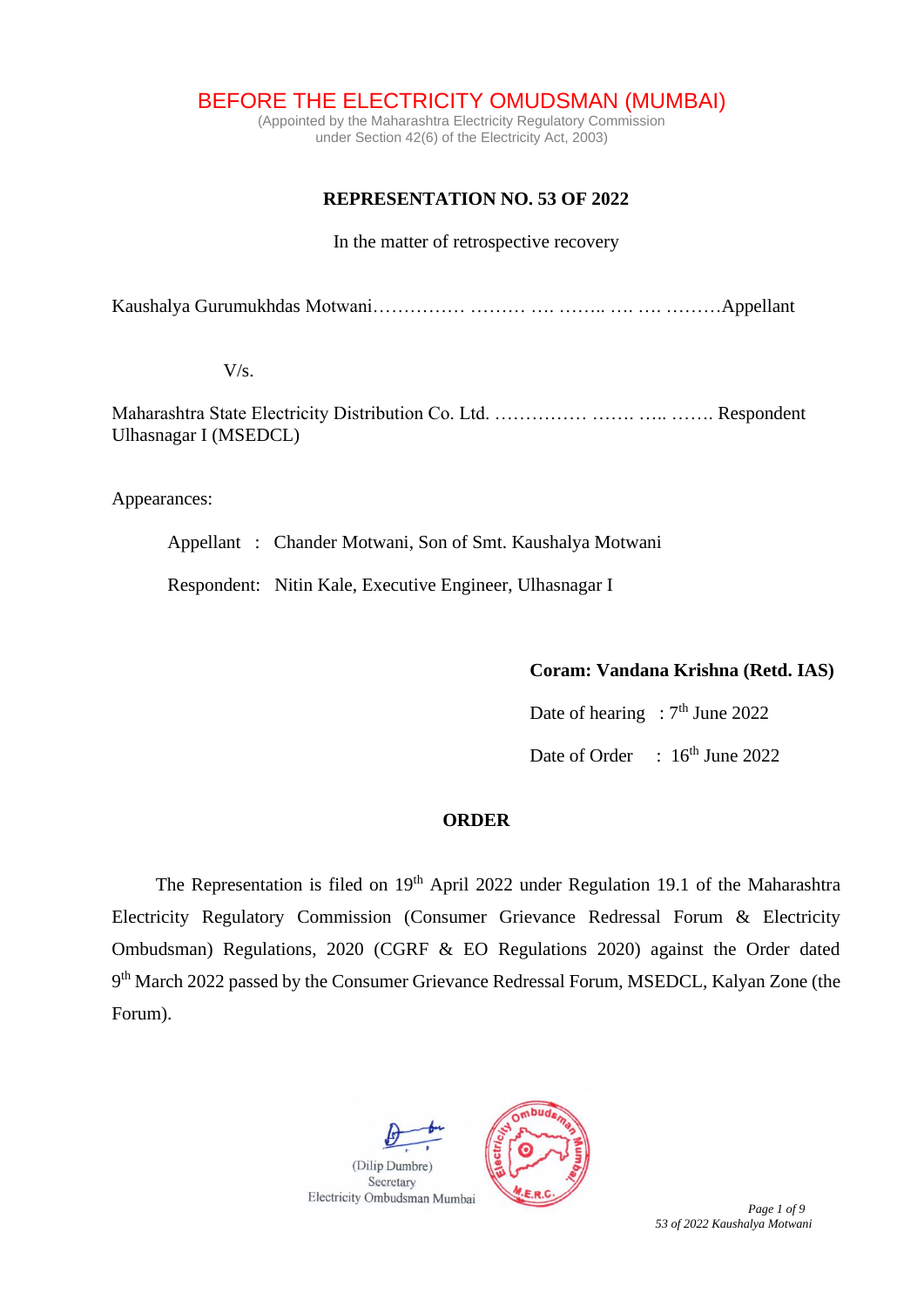2. The Forum, by its Order dated 09.03.2022 has partly allowed the grievance application in Case No. K/E/1779/2210/ of 2021-22 by giving following directions:

- *"2. The recovery bill of Rs.72,959/- for B phase missing is set aside and quashed, hence this amount to be refunded to the consumer by crediting the amount in next month bill.*
- *3. The Distribution licensee is entitled to recover bill of Rs.3,01,071/- towards escape billing, hence this amount need not be refunded to the consumer."*

3. Aggrieved by the order of the Forum, the Appellant filed this representation stating in brief as below: -

- (i) The Appellant is an industrial consumer (No.021510790909) from 15.11.1997 having sanctioned load (SL) of 67 HP and Contract Demand (CD) of 56 KVA near Barrack No. 969, Sukhdav Compound, near Lal Silk Mills, Ulhasnagar 3.
- (ii) The Respondent has not sent any bill for the period from March 2018 to June2018. The Respondent started issuing bill from July 2018 onwards.
- (iii) The Respondent's Flying Squad visited the premises on 28.09.2020. The Representative of the Appellant was not conversant with electricity bill issue, hence, did not understand the inspection report of the Flying Squad.
- (iv) The Appellant received the supplementary bill of recovery for the period from March 2018 to June2018 on 28.02.2021 which is time barred as per Section 56(2) of the Electricity Act, 2003 (the Act).
- (v) The Appellant filed the grievance with the Forum on 18.06.2021. The Forum, by its Order dated 09.03.2022 has partly allowed the grievance. The Forum has set aside and quashed the recovery bill of Rs.72,959/- for B phase missing and directed to refund by crediting the amount in next month bill. However, the Forum allowed the recovery bill of Rs.3,01,071/-. The Forum failed to understand the Section 56(2) of the Act.
- (vi) The Appellant was aggrieved with the order of the Forum connected with recovery of the bill from March 2018 to June 2018, but never disputed the order of the Forum regarding slow of meter.
- (vii) The Appellant prays that the Respondent be directed
	- (a) to cancel the supplementary bill of Rs. 3,01,071/- of recovery which is not as per Section 56 (2) of the Act.

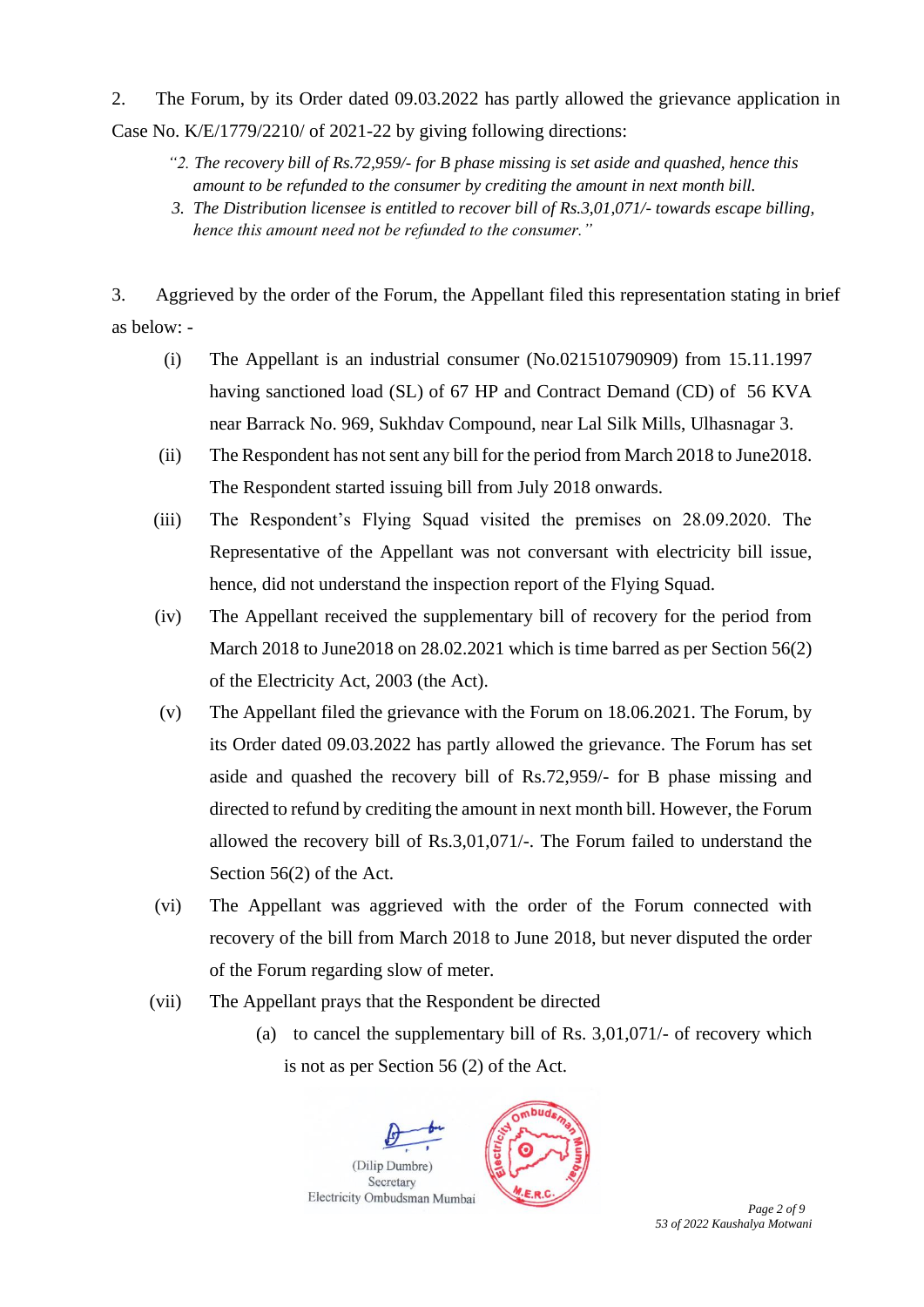- (b) to pay compensation as per Standards of Performance of Regulations which are in force.
- (c) to pay Rs.50,000/- towards compensation for mental agony and expenditure towards filing the representation.
- 4. The Respondent filed its reply dated 25.05.2022 stating in brief as under: **Preliminary Submission:**
	- (i) The Appellant is an industrial consumer (No. 021510790909) from 15.11.1997 having SL of 67 HP and CD of 56 KVA near Barrack No. 969, Sukhdav Compound, near Lal Silk Mills, Ulhasnagar 3.
	- (ii) The present Representation is filed by some unknown person without submitting any valid Power of Attorney from Smt. Kaushalya Gurumukhdas Motwani.
	- (iii) The present Representation is filed without any consent and without any authority from Original Consumer which is not maintainable as per the applicable Laws and Regulations. Hence, it is necessary to be dismissed on preliminary stage.
	- (iv) The Original Consumer Smt. Kaushalya Gurumukhdas Motwani did not have any grievance. She paid entire recovery bill of Rs.3,74,040/- on 08.07.2021 without any protest. The Respondent referred Regulation 7.9 (d) of CGRF & EO Regulations 2020 for maintainability of grievance as the present case is not maintainable. The relevant Regulation is quoted as below:-

*"7.9 The Forum shall reject the Grievance at any stage under the following circumstances: (d) In cases of recovery of arrears where the bill amount is not disputed;"*

The bill amount was never disputed by the consumer at any time before the payment, and the original consumer paid the entire recovery without any protest, hence, as per above referred regulation, the present case is not maintainable.

- (v) The present representation signed and submitted by one Jagansinh R Rajput (Consumer Representative), is not maintainable, which is filed without the consent of actual consumer.
- (vi) In maximum cases under their jurisdiction, Jagansinh R Rajput is appearing on behalf of various consumers as their representative and it appears that he is getting



*53 of 2022 Kaushalya Motwani*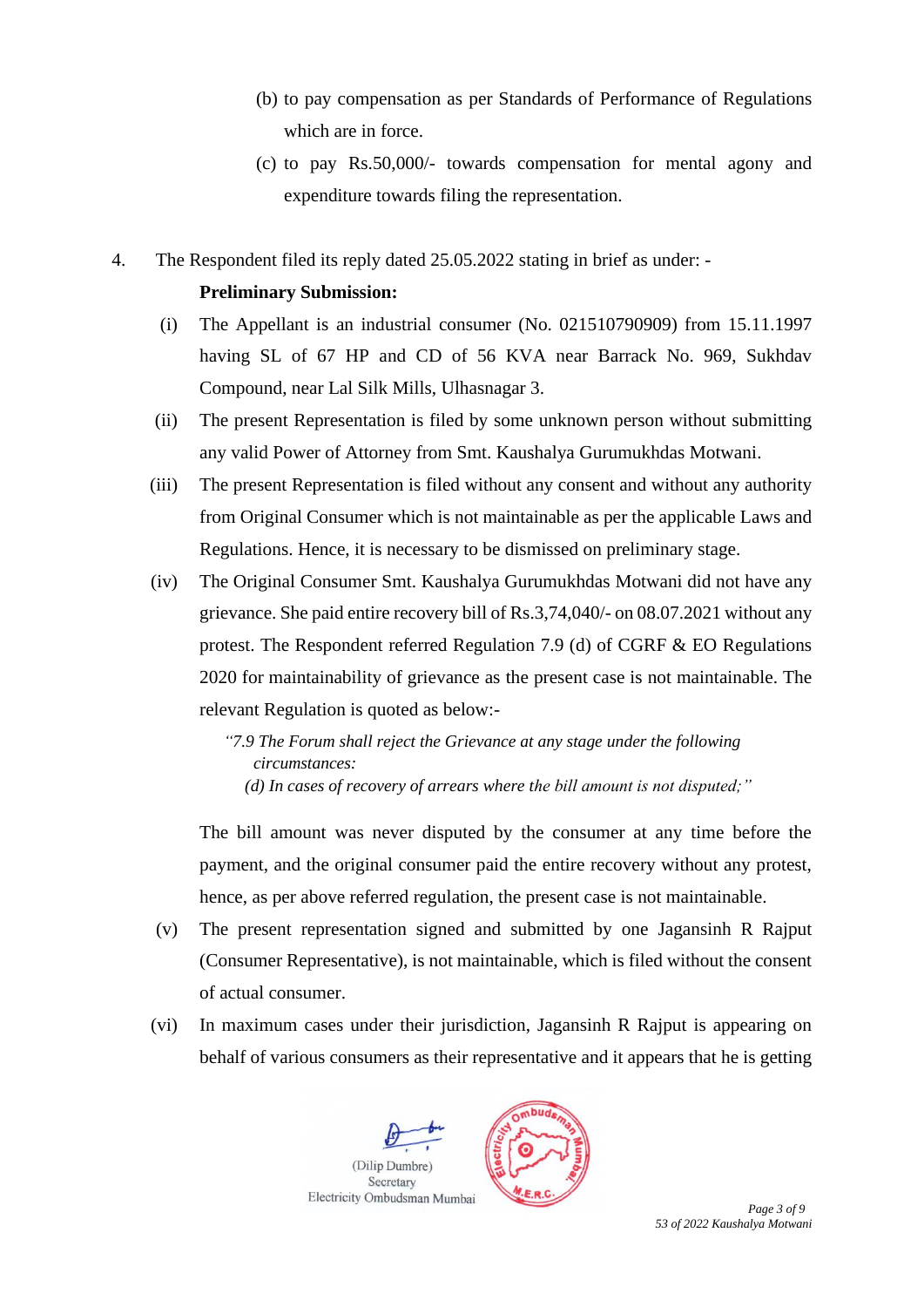remuneration from consumers for filing cases in bulk quantity before Hon'ble CGRF and Hon'ble Ombudsman. The Respondent hereby submit their strong objection and humble request that, kindly do not allow Jagansinh R Rajput to appear in the present case.

(vii) The present representation is filed by a third party, who is not an affected party and so the representation is not maintainable on the point of Locus-Standi (Right of Party to appear in a Court). The present representation may kindly be dismissed as per Regulation 19.25 of CGRF and Ombudsman Regulations 2020 since it is false, frivolous, vexatious, malafide and filed without any sufficient cause. There is no prima facie loss or damage or inconvenience caused to the original consumer, the bill is issued to consumer as per her actual consumption, which is proper and legal and it is noteworthy that, the bill is paid by original consumer without any protest.

## **Submission on Merit:**

- (viii) The Flying Squad of the Respondent inspected the premises of the Appellant on 28.09.2020. During the inspection, firstly it was observed that B phase Voltage of Meter of Appellant was missing on display of the meter. This is due to loosening of screw where B phase voltage was tapped from the cable. The meter was found to be under-recording by 33%. Hence it was assessed for 13979 Units of under recording of the meter for Rs.72,959/-. The meter, as such was found in order; however B phase Voltage was not extending to the meter.
	- (ix) Secondly, the Flying Squad further observed that, the consumer was regularly enjoying the electric supply; however, the meter was **wrongly** shown as Permanently Disconnected (PD) in **the System** for the period from March 2018 to June2018, hence the Flying Squad proposed the recovery for actual consumed units for the 4 months' period for 85806(556805-470999) Units for Rs.3,01,071/-. These units were inadvertently missed from billing. This is a plain recovery of actual consumption of consumer, that too without any penalty. This is a case of short billing only. The Appellant had also not pointed out that she did not receive the bill for the period from March 2018 to June 2018. Fortunately, the meter was working on site and recording the actual consumption.



*53 of 2022 Kaushalya Motwani*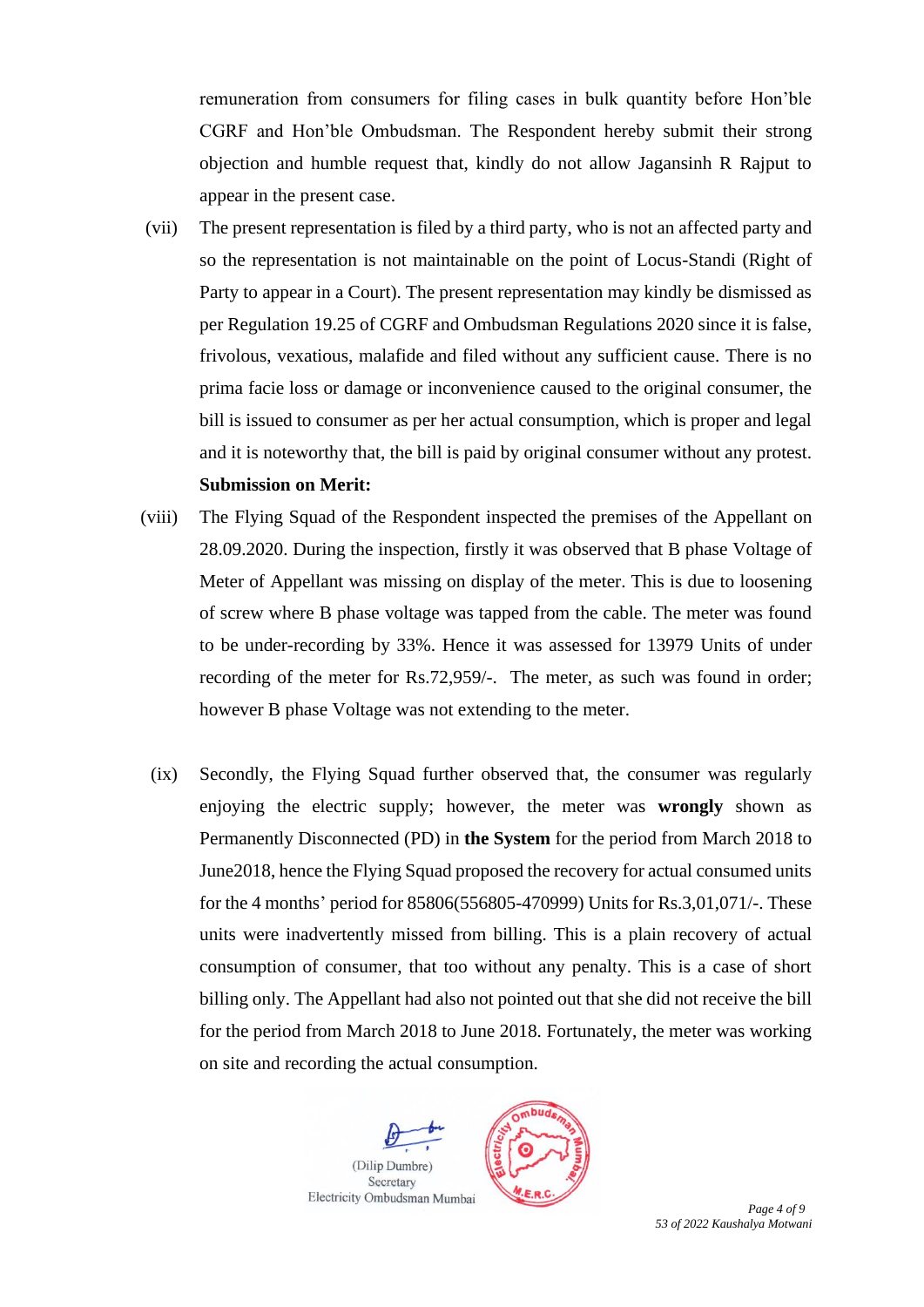- (x) The above mentioned both recoveries are already paid by original consumer without any protest. The recovery charged for the short billing is legal and proper, and bill issued for the purpose of recovery is of legitimate revenue of MSEDCL.
- (xi) The Respondent referred the Judgment dated 05.10.2021of the Hon'ble Supreme Court of India in Civil Appeal No.7235 of 2009 in Case of M/s Prem Cottex V/s Uttar Haryana Bijli Vitaran Nigam Ltd., it is decided and declared in Para No. 25 that,

*"In other words, the negligence on the part of the licensee which led to short billing in the first instance and the rectification of the same after the mistake is detected, is not covered by Sub− section (1) of Section 56. Consequently, any claim so made by a licensee after the detection of their mistake, may not fall within the mischief, namely, no sum due from any consumer under this Section, appearing in Sub− section (2) of Section 56."*

- (xii) The Article 141 of the Constitution of India stipulates that the law declared by the Supreme Court shall be binding on all Courts within the territory of India.
- (xiii) In view of the above, considering the settled law as per Regulation no. 7.9 (d) of CGRF and EO Regulations 2020 and to safeguard the legitimate revenue of MSEDCL, it is requested to dismiss the present Representation as it is not maintainable on legal as well as merit, and allow recovery of under billing due to missing of B Phase Voltage.

5. The e-hearing was held on 07.06.2022 through video Conference. During hearing, the Appellant's representative argued in line with his written submission. The Appellant argued that the Respondent's Flying Squad visited the premises on 28.09.2020 and pointed out the alleged irregularities for the period of March 2018 to July 2018. Subsequently, the Respondent issued the supplementary bill for recovery for the period from March 2018 to June 2018 on 28.02.2021 which is issued after 32 months. It was supposed to be issued within 24 months from date of cause of action, hence, it is time barred as per Section 56(2) of the Act. The Appellant was aggrieved with the order of the Forum connected with recovery of the bill from March 2018 to June 2018, but



*53 of 2022 Kaushalya Motwani*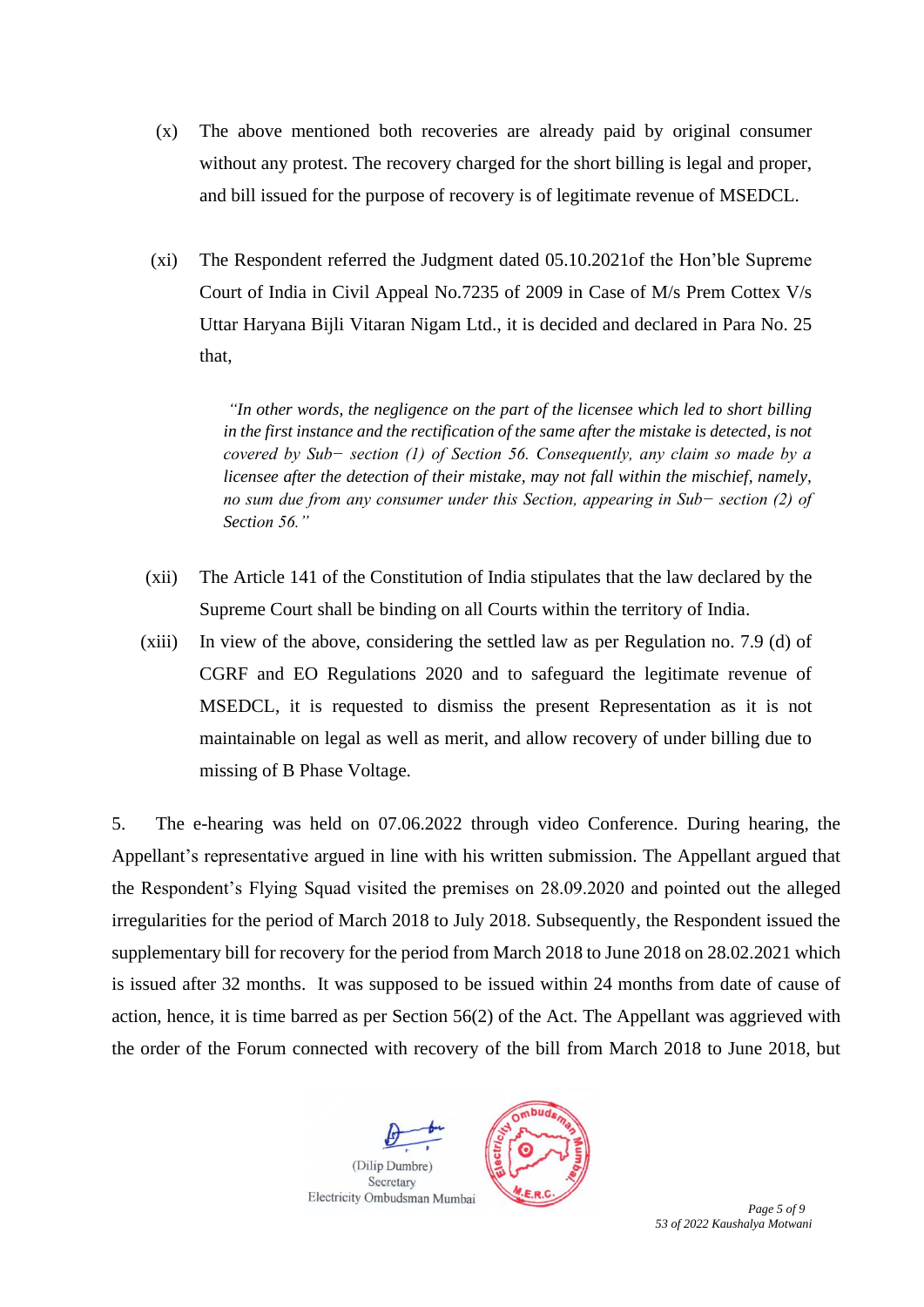never disputed the order of the Forum regarding slowness of meter by 33%. In view of above, the Appellant prays that the Respondent be directed to cancel the supplementary bill of Rs. 3,01,071/ of recovery which is not as per Section 56 (2) of the Act.

6. The Respondent argued in line with its written submission. It has pointed out that the Appellant, Kaushalya Motwani, did not herself sign the Representation, nor did she give any power of attorney. The signatures on Schedule B and Pan Card totally differs. Hence, the instant Representation is not maintainable. The Respondent further argued on merit, stating that this consumer (No. 021510790909) was mistakenly shown as "permanently disconnected" on record as per Consumer's Personal Ledger (CPL) from March 2018 to June 2018; however, the meter was live on site. This was a mistake on the part of the Respondent. The Appellant was using power supply on site which was recorded by the meter. There were unbilled actual consumed units of 85806 amounting to Rs.3,01,071/- for the 4 months' period from March 2018 to June 2018. This is nothing but under / escape billing. The Appellant was also duty bound to ask for the bills during the above period, however, she never requested for the said bills.

7. The Respondent argued that the 'escape billing' came to notice only on 28.09.2020 during the visit of the Flying Squad. However, this period was affected by the lockdown. There was complete lockdown in the first wave of Covid -19 for the period from 23<sup>rd</sup> March 2020 to June 2020. Thereafter, to some extent the restrictions were lifted for essential work. However, the pandemic continued for the year 2020 /21 for the second and third wave, which badly affected various activities in the state including the Respondent 's day to day working and billing. The Respondent was duty bound to maintain the power supply during Covid-19 pandemic, being essential service. The Respondent started its actual meter reading on site from July 2020 onwards. Considering the restrictions almost for two years during Covid-19 pandemic, the recovery for the period of March 2018 to June 2018 is not time barred as per Section 56 (2) of the Act.

8. The Respondent argued that the Forum has not allowed recovery of 33% underbilling due to missing of B phase Voltage of Meter due to loosening of screw where B phase voltage was tapped. The MRI Report of the meter was not kept on record during the hearing of the Forum while deciding the case. It was subsequently coordinated with Flying Squad Team. The same may be taken on record and be considered in the hearing.



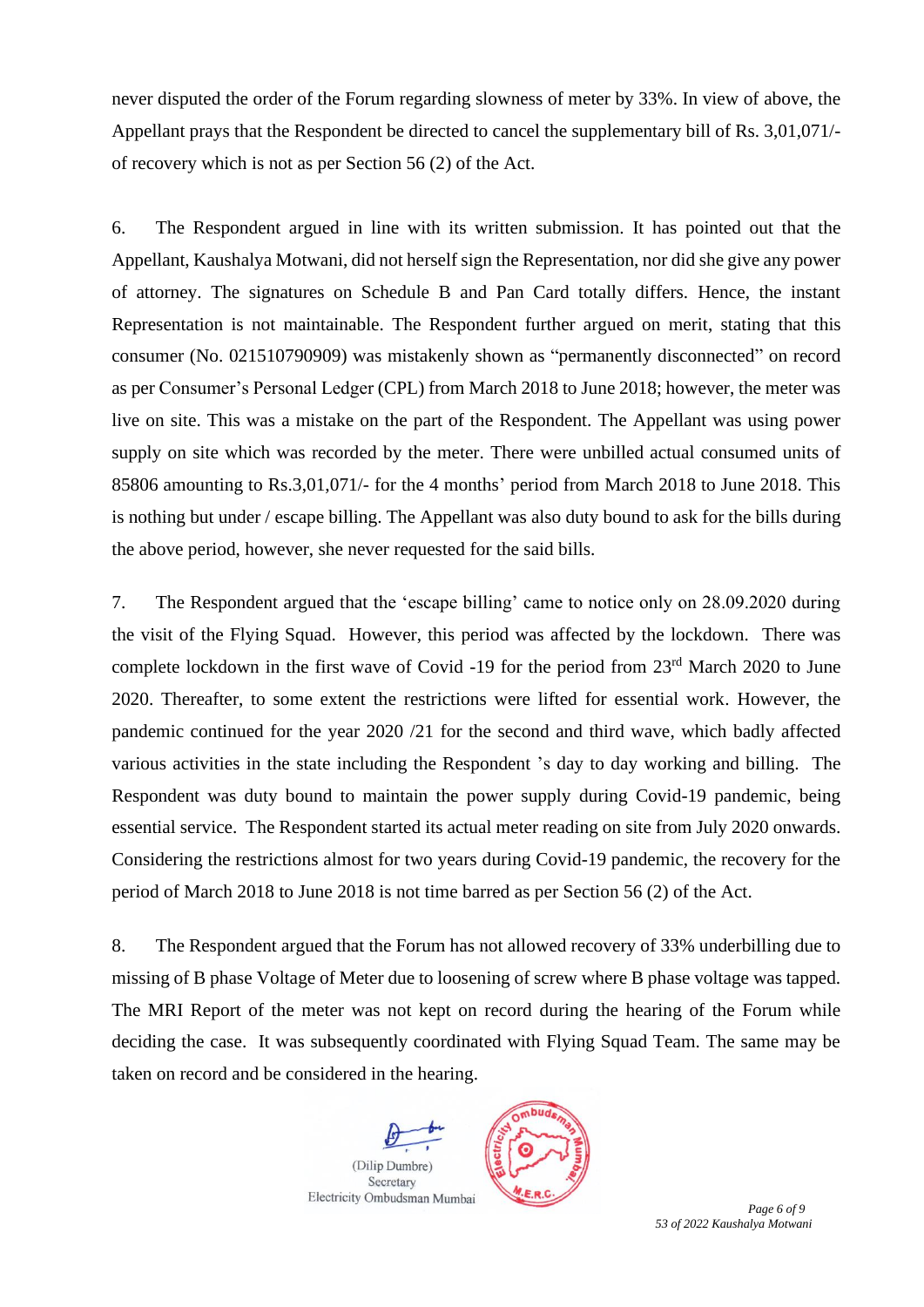## **Analysis and Ruling**

9. Heard the parties and perused the documents on record. The Appellant is an industrial consumer from 15.11.1997 having SL of 67 HP and CD of 56 KVA near Barrack No. 969, Sukhdav Compound, Ulhasnagar.

10. The consumption pattern of the Appellant before some months of the disputed period of March 2018 to June 2018, and consumption up to December 2018 is tabulated as below:

| Cons. No. 021510790909 :Meter No. MHD00719 |               |                              |                             |                            |                                              |
|--------------------------------------------|---------------|------------------------------|-----------------------------|----------------------------|----------------------------------------------|
| Sr.<br>No.                                 | Month         | Previous<br>Reading<br>(KWH) | Current<br>Reading<br>(KWH) | <b>Difference</b><br>(KWH) | Remarks                                      |
| 1                                          | $Nov-17$      | 395523                       | 411518                      | 15995                      |                                              |
| $\overline{2}$                             | $Dec-17$      | 411518                       | 429334                      | 17815                      |                                              |
| 3                                          | $Jan-18$      | 429334                       | 449541                      | 20207                      |                                              |
| 4                                          | $Feb-18$      | 449541                       | 470999                      | 21458                      |                                              |
| 5                                          | Mar-18        | Nil                          | Nil                         | Nil                        | Accumulated                                  |
| 6                                          | Apr- $18$     | Nil                          | Nil                         | Nil                        | Consumption 85806                            |
| 7                                          | May- $18$     | Nil                          | Nil                         | Nil                        | Units (Final reading)                        |
| 8                                          | $Jun-18$      | Nil                          | Nil                         | Nil                        | Feb. & initial reading of                    |
| 9                                          | $Jul-18$      | 556805                       | 556805                      | $\theta$                   | July 2018) for the PD                        |
| 10                                         | Aug- $18$     | 556805                       | 584946                      | 28141                      | Accumulated<br>Consumption for two<br>months |
| 11                                         | $Sep-18$      | 584946                       | 602522                      | 17576                      |                                              |
| 12                                         | $Oct-18$      | 602522                       | 620276                      | 17754                      |                                              |
| 13                                         | <b>Nov-18</b> | 620276                       | 640061                      | 19785                      |                                              |
| 14                                         | $Dec-18$      | 640061                       | 652216                      | 12155                      |                                              |

It is seen from the above table that the Appellant was PD on record from March 2018 to June 2018; however, the Appellant actually consumed 85806 (556805-470999) Units during these 4 months' period (March 2018 to June 2018). These units were carelessly missed from billing. The Appellant also did not point out that she was not receiving the bills for the period from March 2018 to June 2018 despite her use. The same meter was working on site and recording the actual consumption till date.



*53 of 2022 Kaushalya Motwani*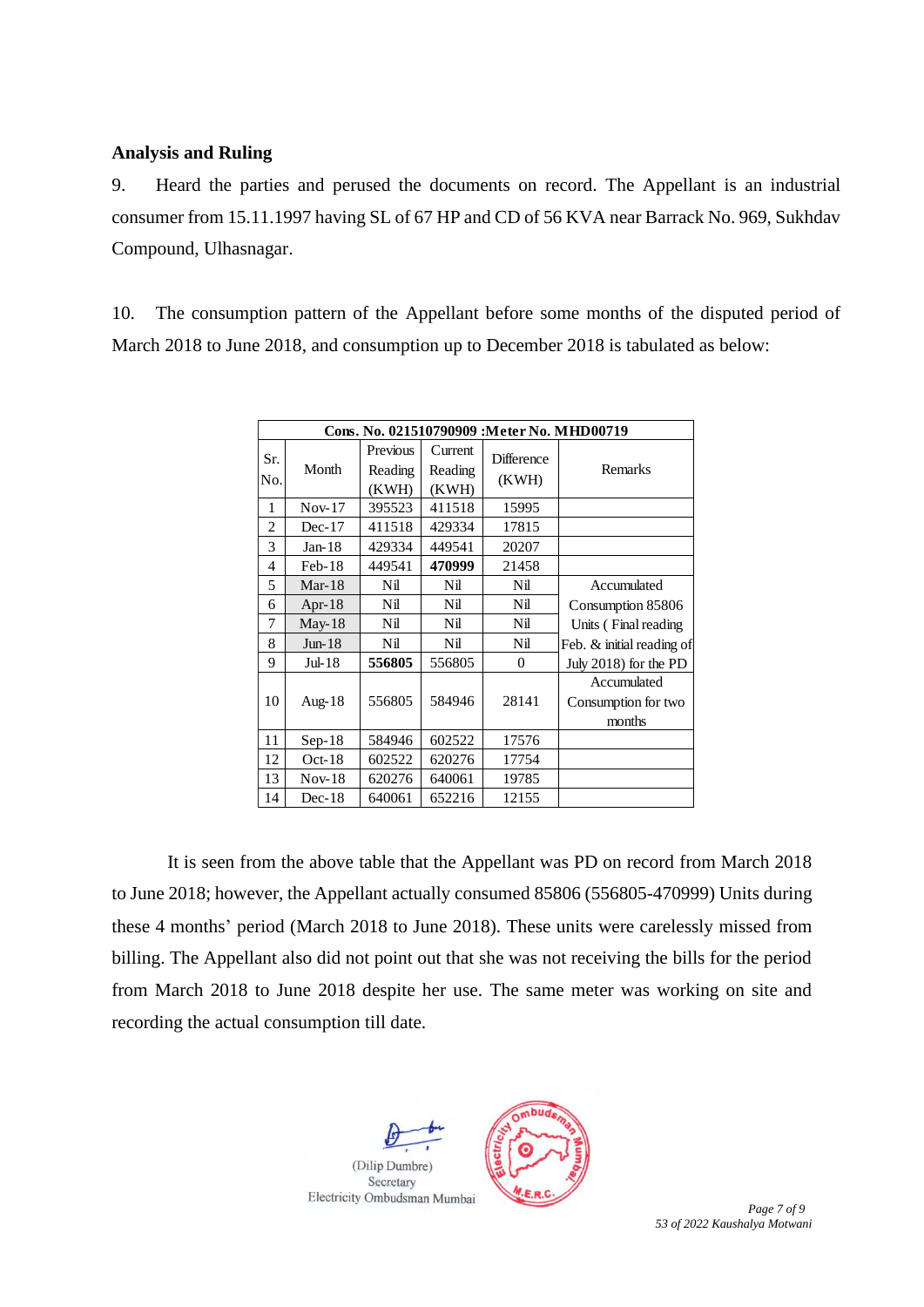11. It is necessary to examine the restriction period of Covid-19 pandemic for day-to-day activities. The chronology in this regard is as below:

- ➢ The GoM issued order on 18.03.2020 prohibiting movements of people at large, and attendance at various offices, etc. Subsequently, the GoM issued notification on 20.03.2020 vide which all workplaces, excluding essential services and public transport, in Mumbai, Mumbai Metropolitan Region, Pune, Pimpri-Chinchwad and Nagpur were ordered to be closed until 31.03.2020 which was subsequently extended up to 31.05.2020.
- ➢ The GoM dated 31.05.2020 eased out restrictions and started phase wise opening of lockdown [Mission Begin Again (MBA)]. MBA Phase 1 started from 03.06.2020. and subsequently MBA Phase II and Phase III was continued.
- ➢ However, a second wave and third wave of Covid-19 arose in 2020 and 2021, and hence restrictions were continued.

Hon'ble Supreme Court of India passed its judgment on 23.03.2020 in Suo Moto Writ (Civil) No. 3 of 2020 with reference to Cognizance for Extension of Limitation with IA No.48411/2020. In view of the subsequent order of the Hon'ble Supreme Court dated 08.03.2021 in Suo Motu Writ Petition (Civil) No.3 of 2020 regarding cognizance for extension of limitation wherein the Hon'ble Supreme Court has extended limitation up to 15.03.2021 due to lockdown situation of Covid 19 Pandemic.

12. Considering the above referred orders of Hon'ble Supreme Court of India, the 24 months' time limit for recovery as per Section 56(2) came to be extended, and hence the supplementary bill of Rs.3,01,071/- is not time barred. Hence, the Representation of the Appellant does not stand on merit.

13. As regards 33% under-recording of the meter due to missing B phase Voltage to the meter, the Respondent cannot raise this issue before the Electricity Ombudsman now as the Appellant has not raised this issue in the current representation. If the Respondent had additional documents to submit on the face of record, it had an opportunity to submit them to the Forum at the appropriate time, as per Regulation 10 of the CGRF & EO Regulations 2020. The Respondent did not act accordingly and hence it cannot raise this issue now.



*53 of 2022 Kaushalya Motwani*